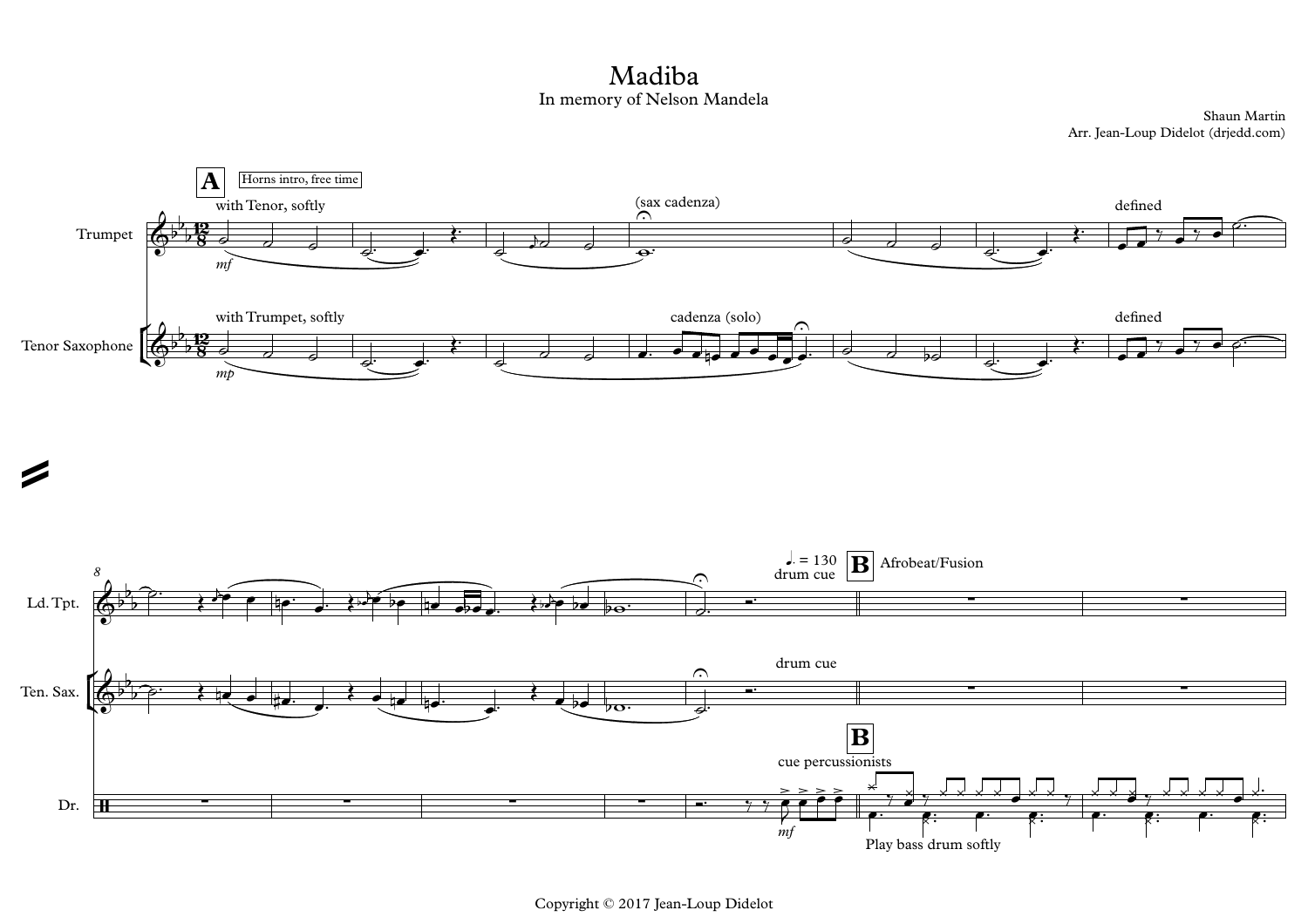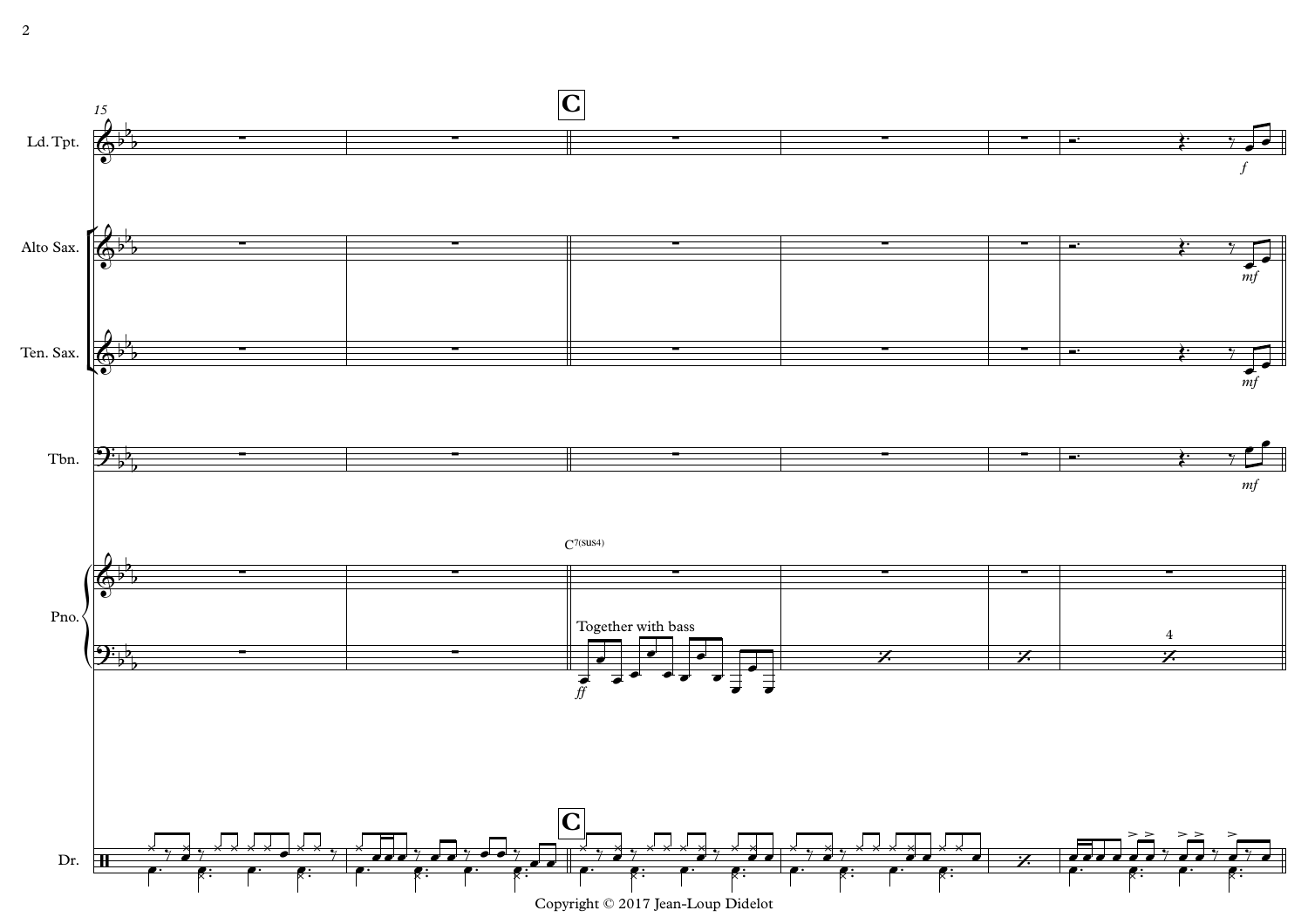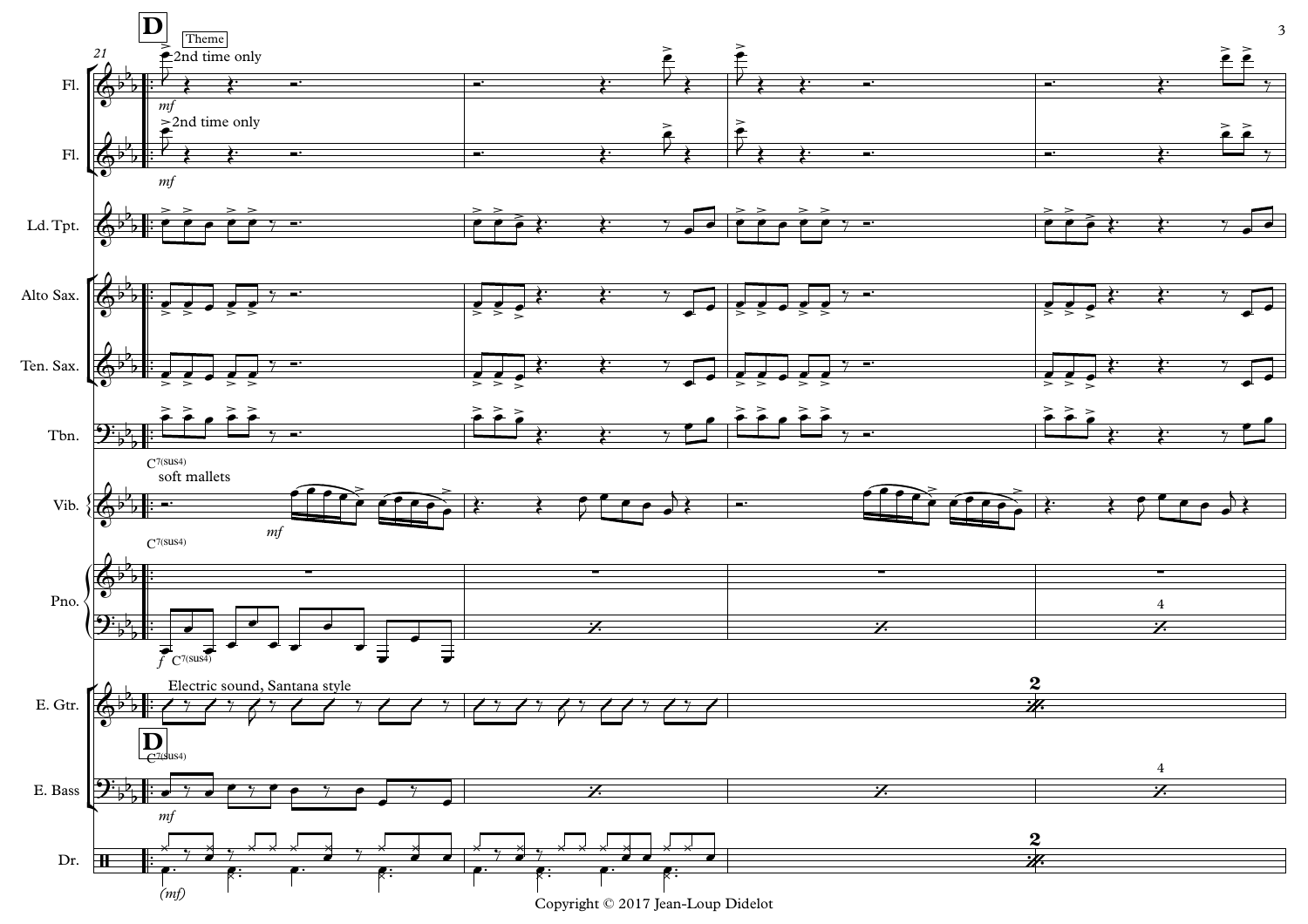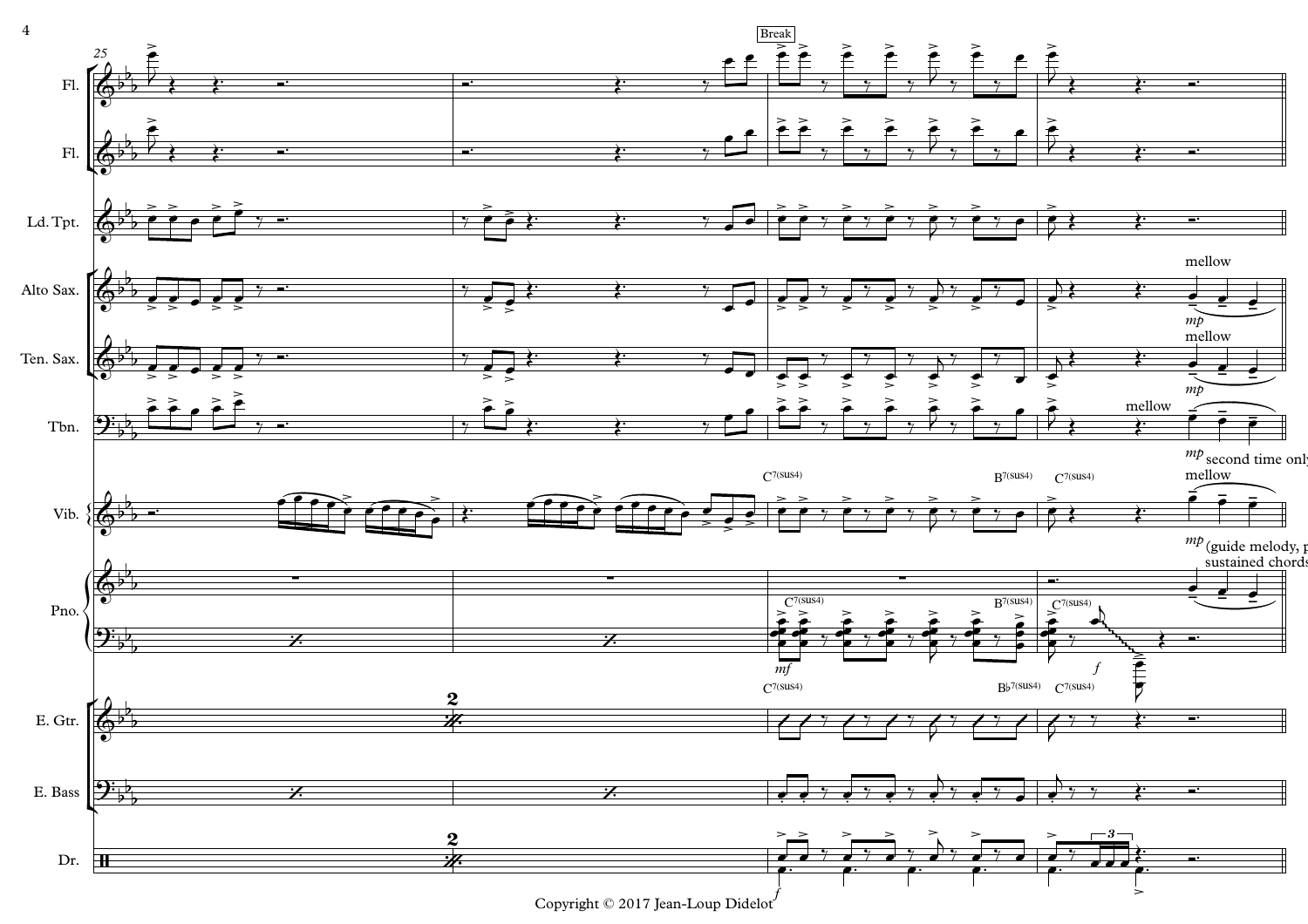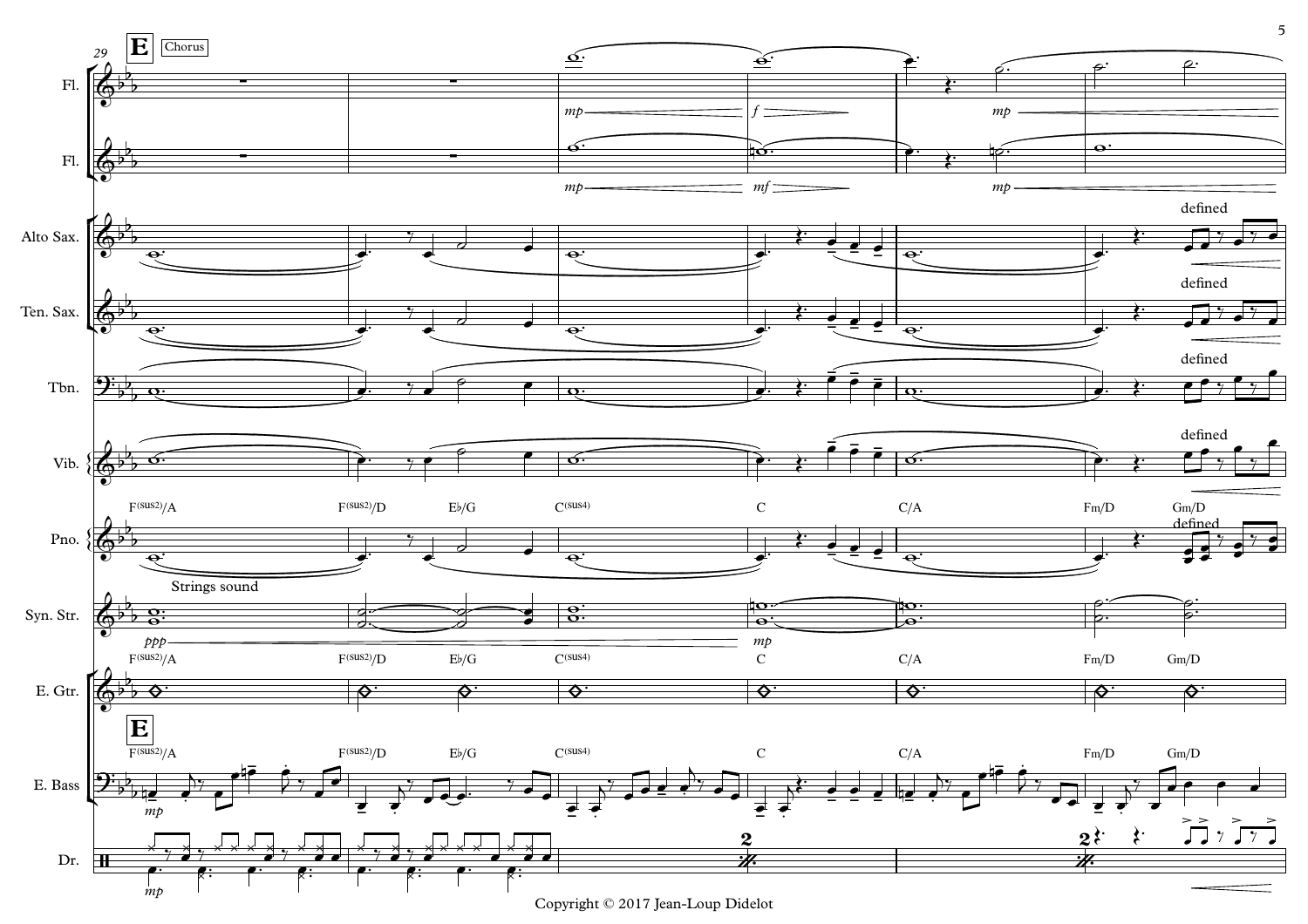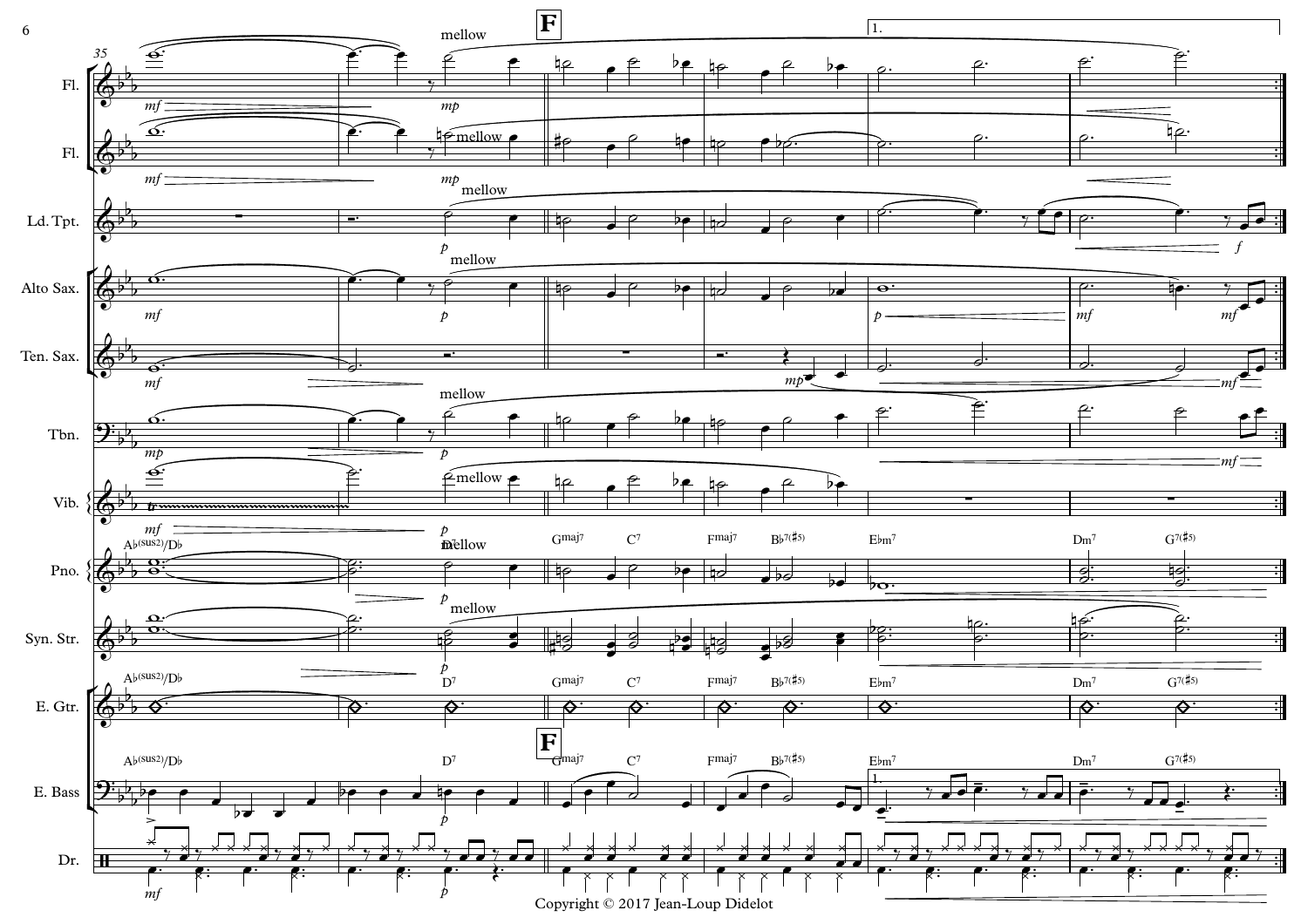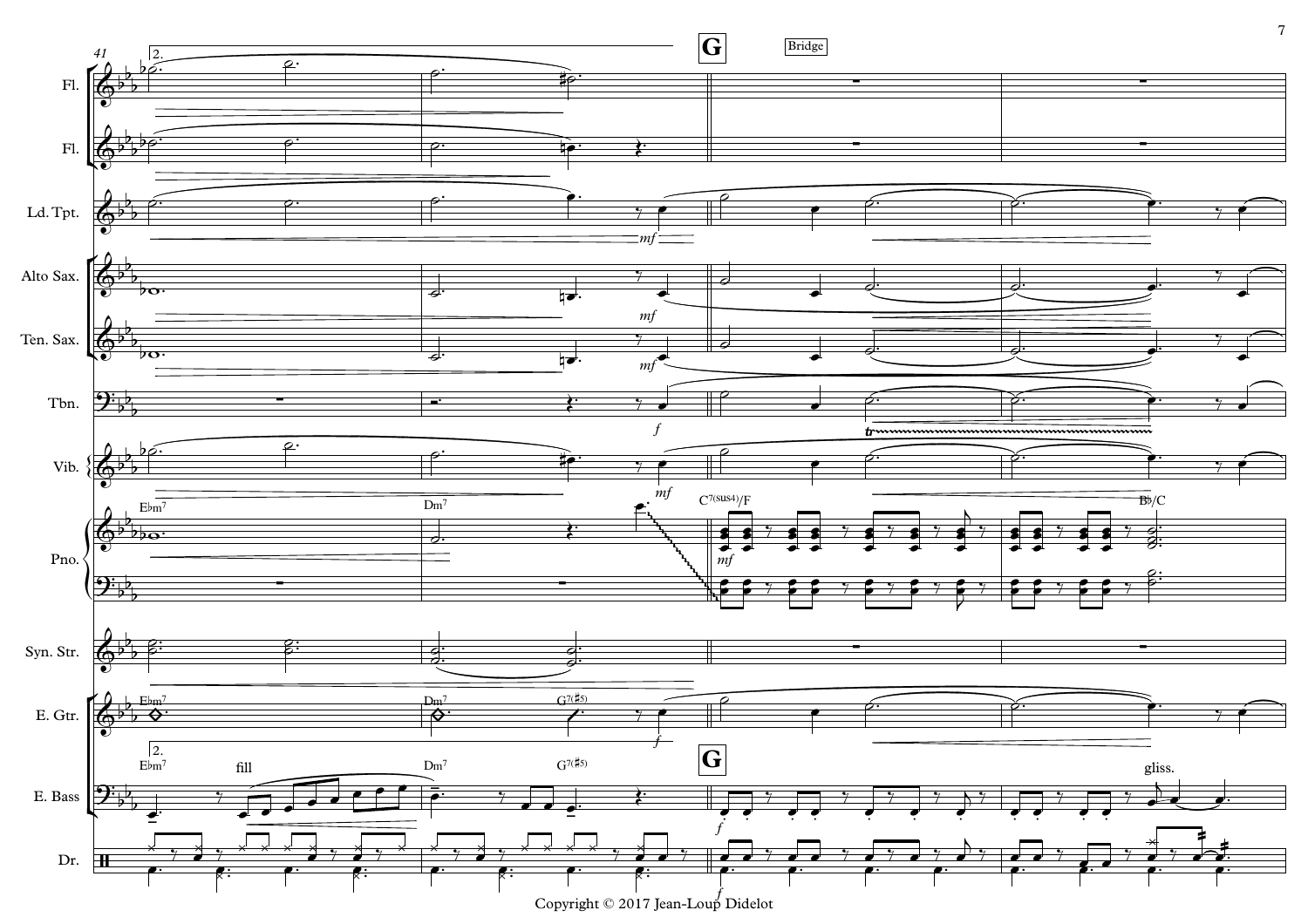

Copyright © 2017 Jean-Loup Didelot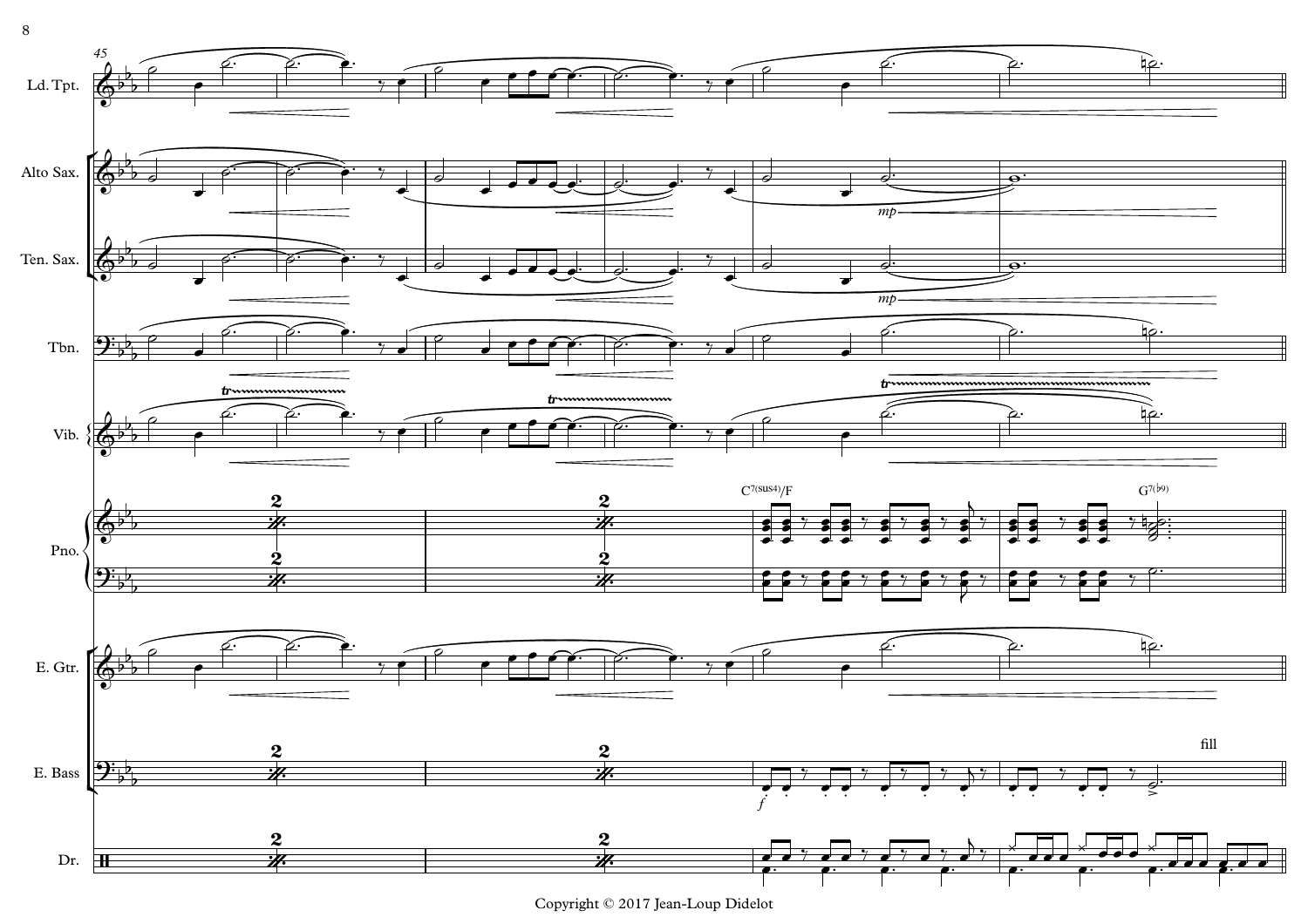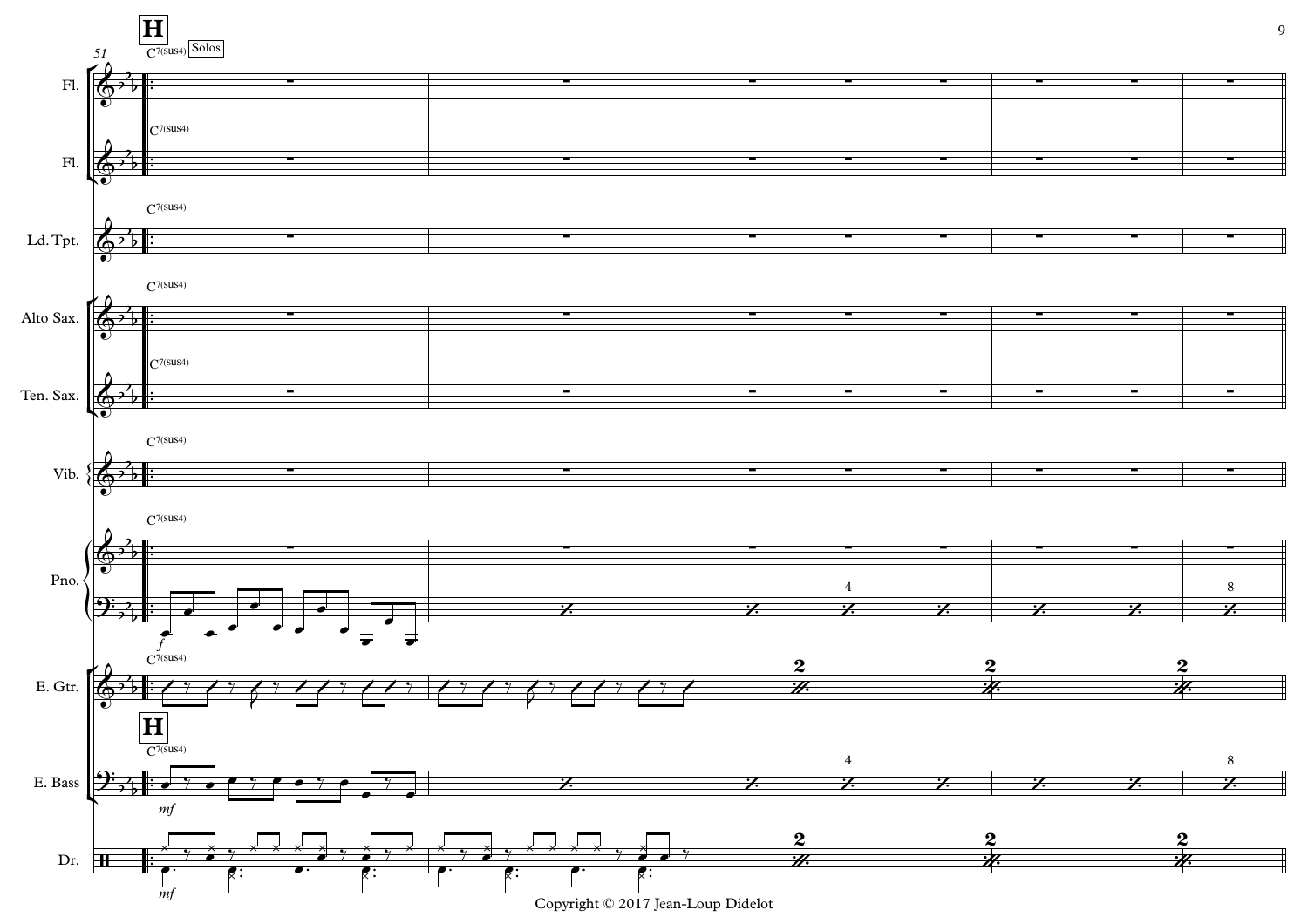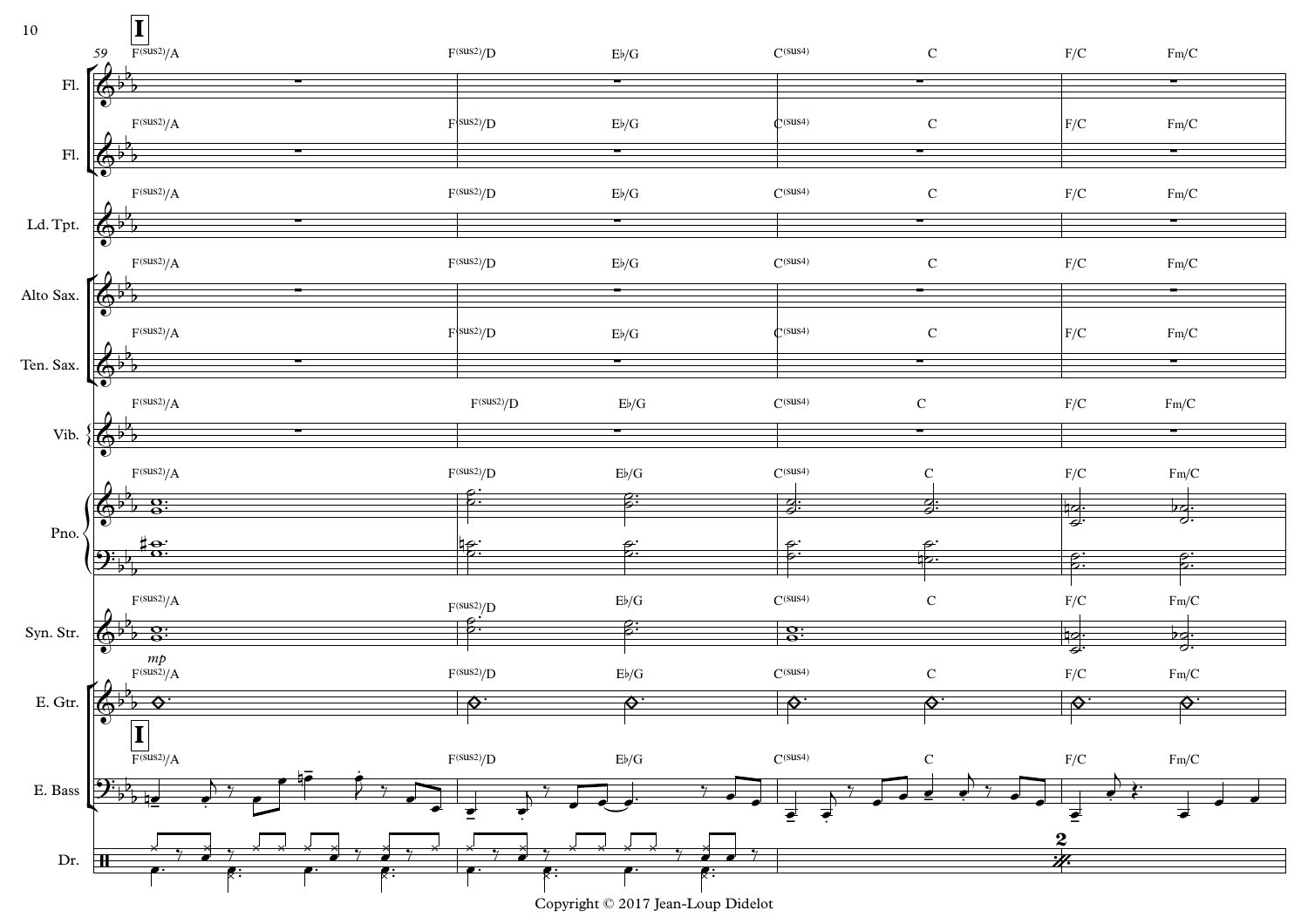![](_page_10_Figure_0.jpeg)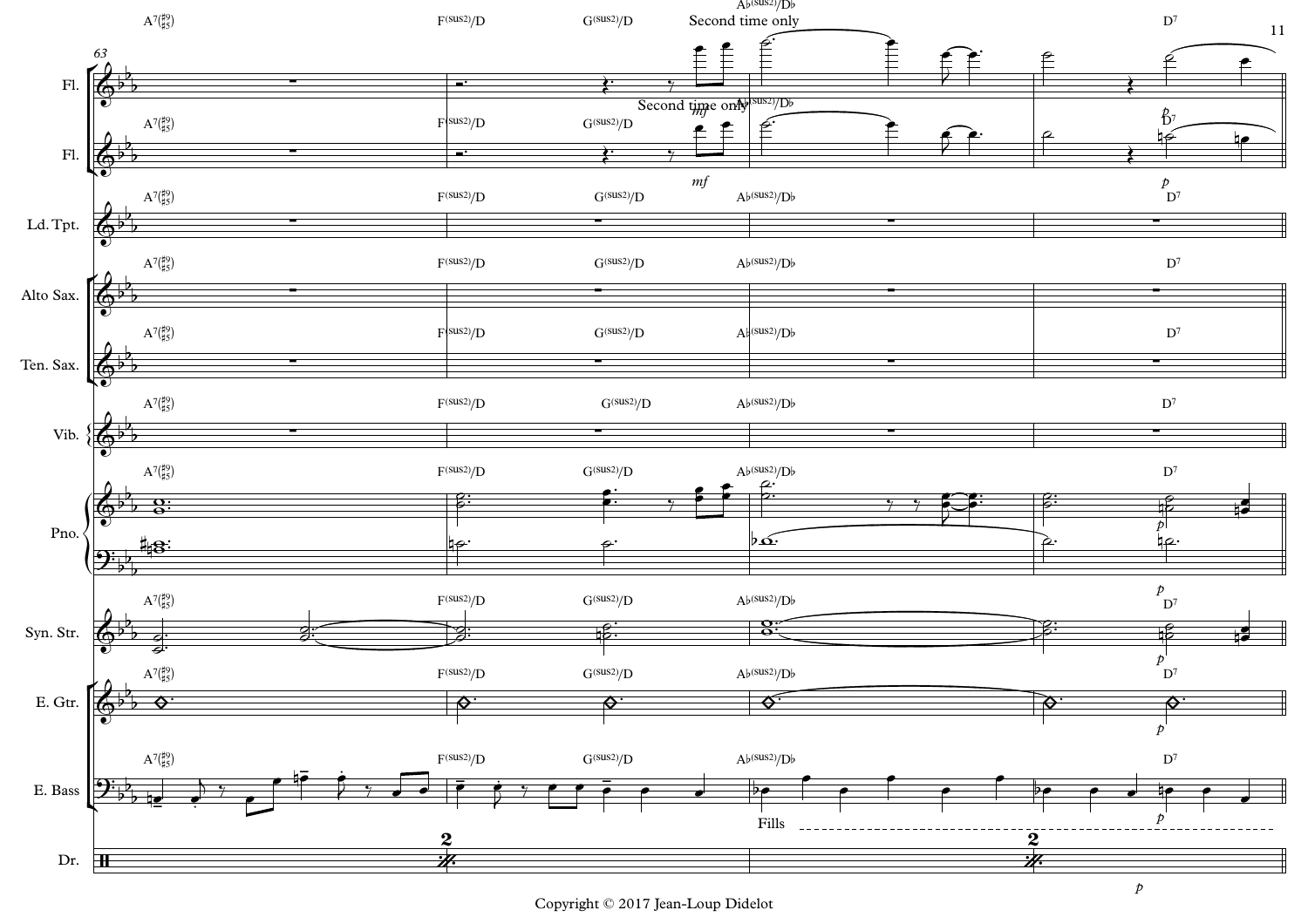![](_page_11_Figure_0.jpeg)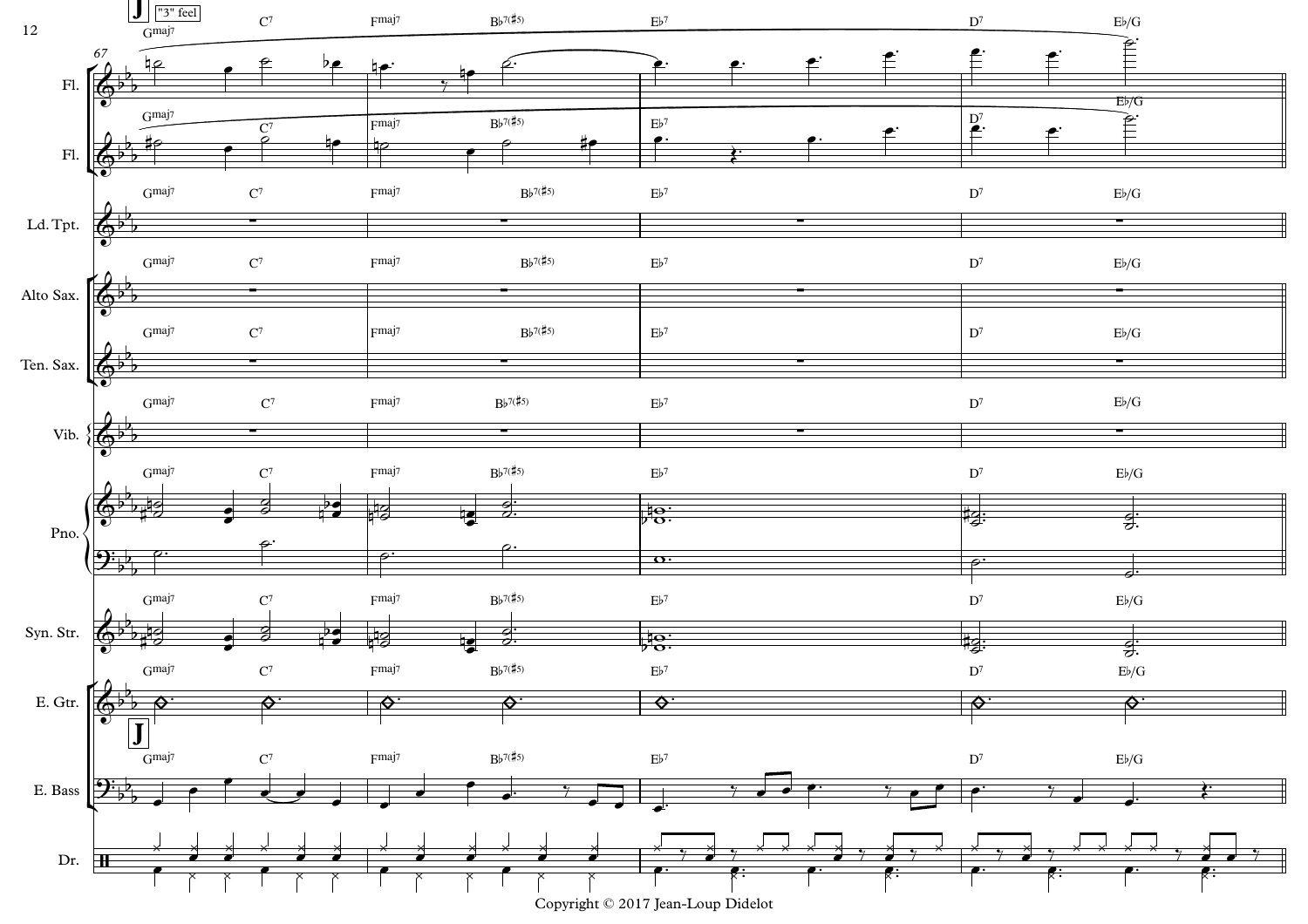![](_page_12_Figure_0.jpeg)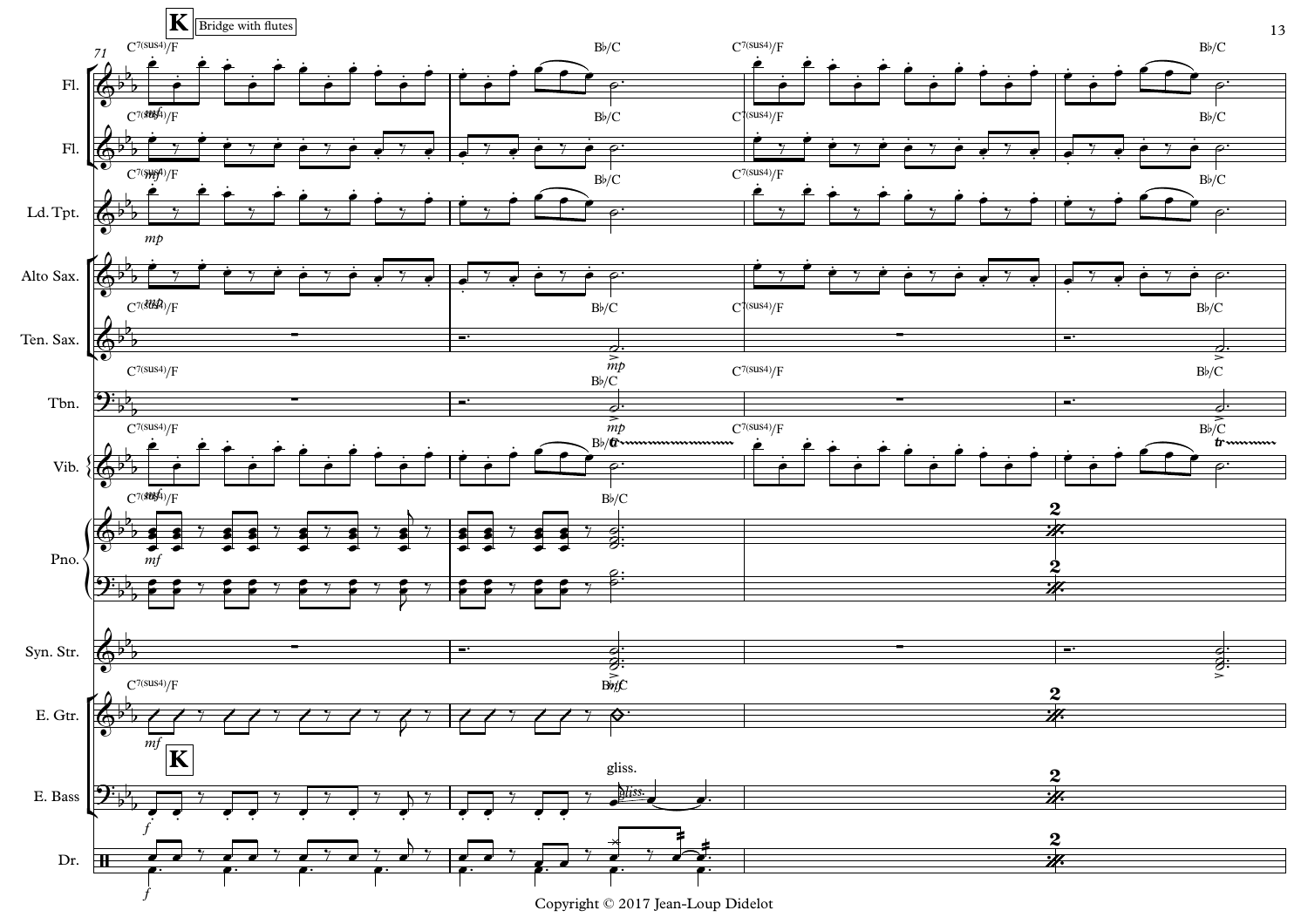![](_page_13_Figure_0.jpeg)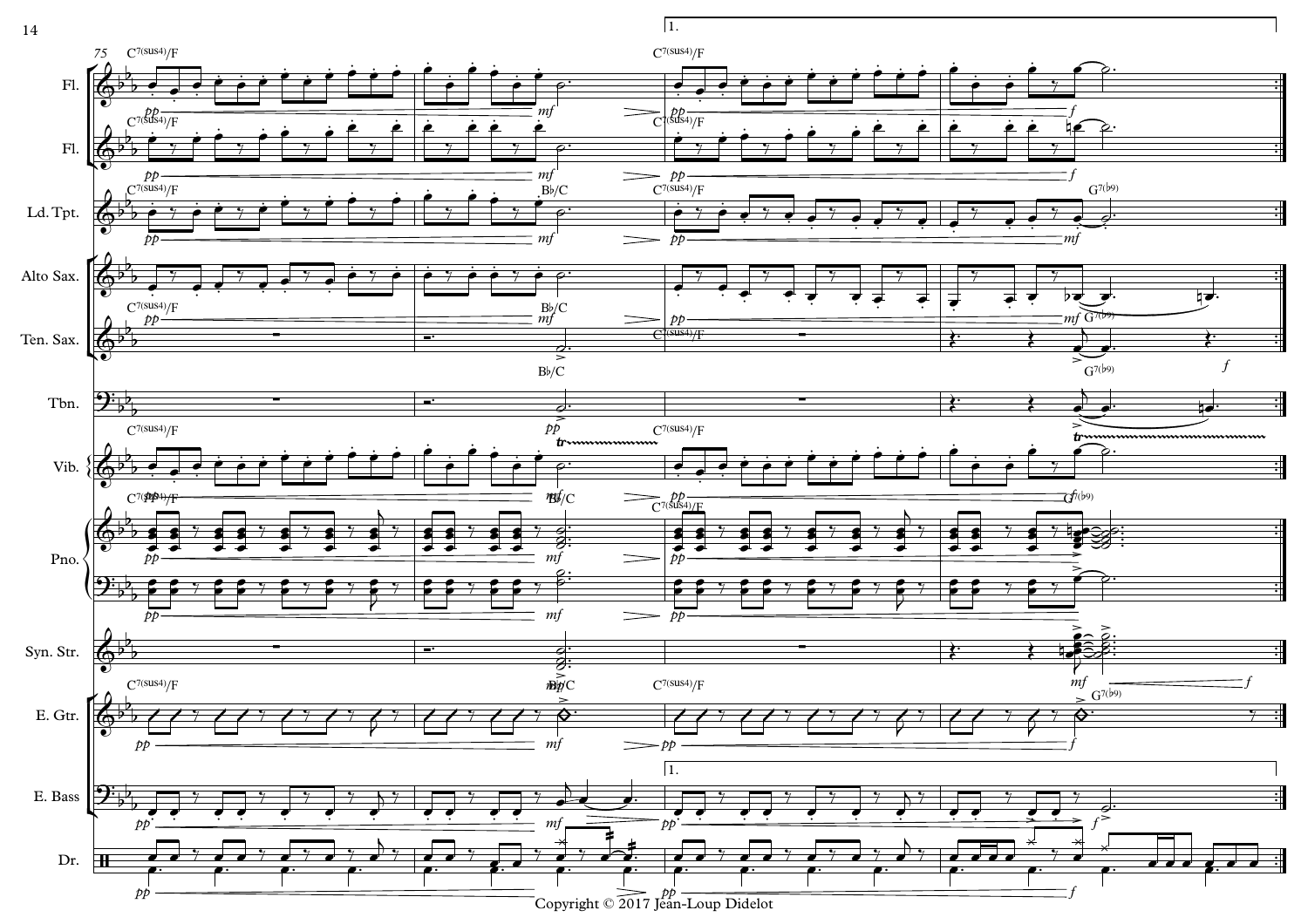![](_page_14_Figure_0.jpeg)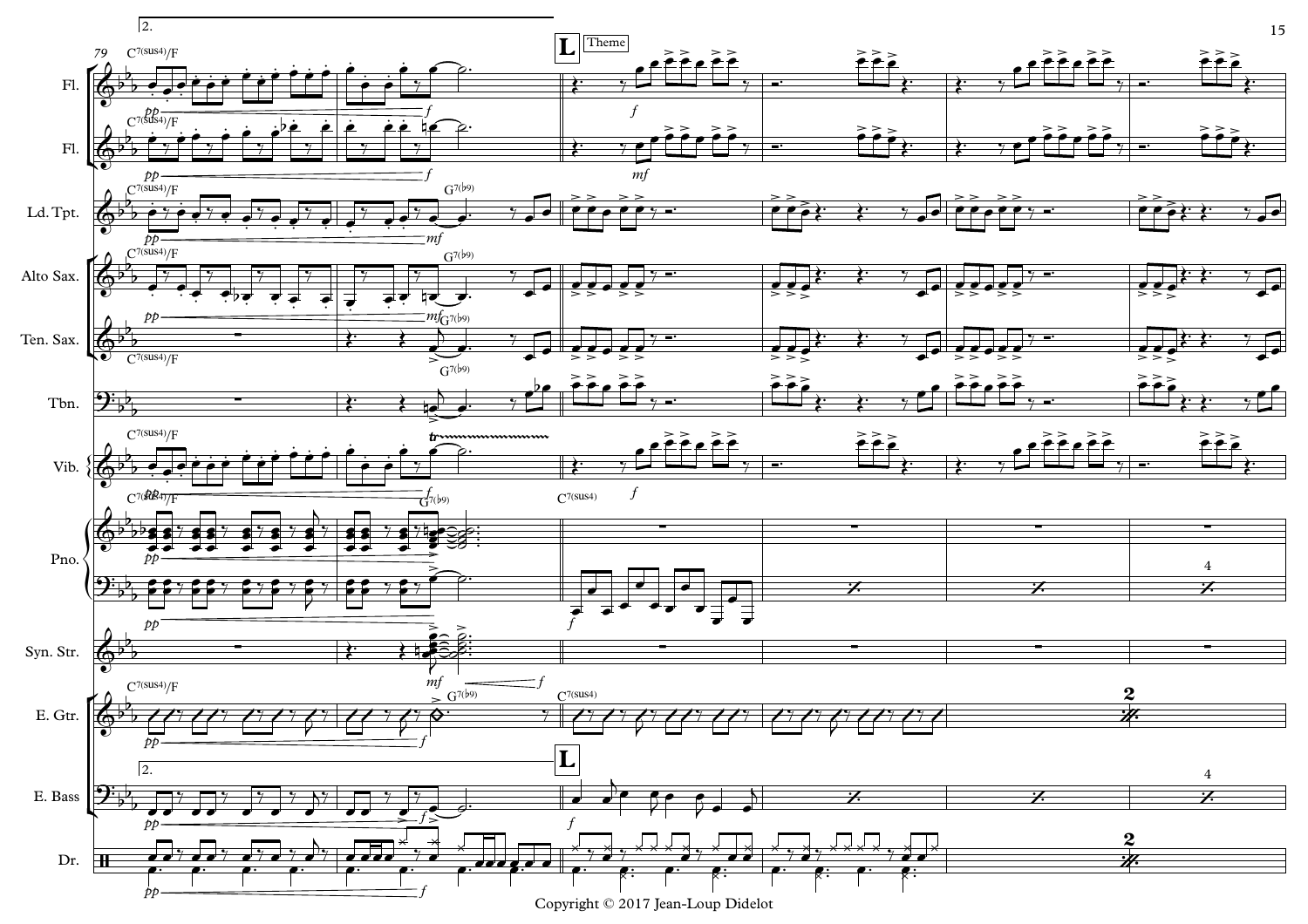![](_page_15_Figure_0.jpeg)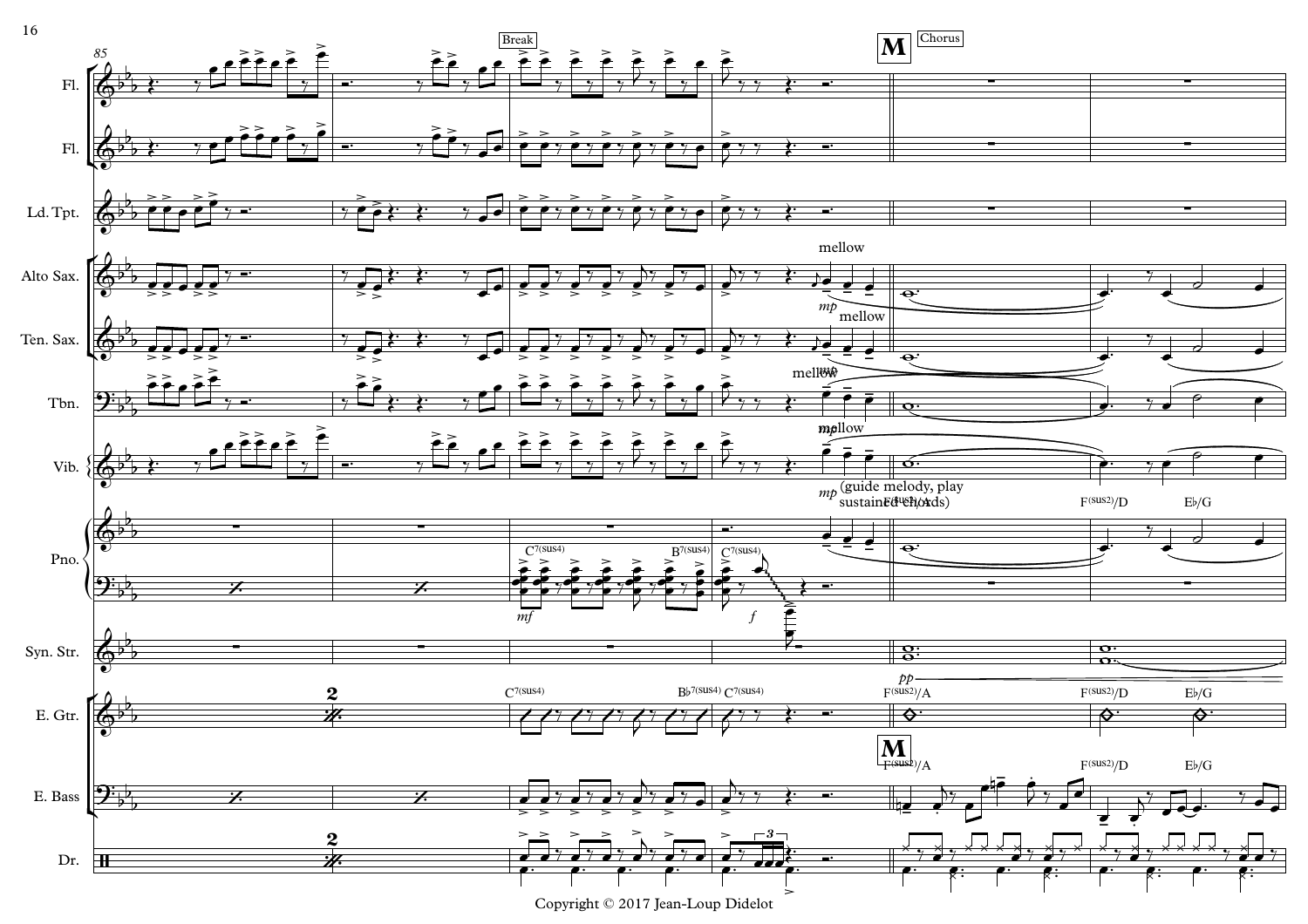![](_page_16_Figure_0.jpeg)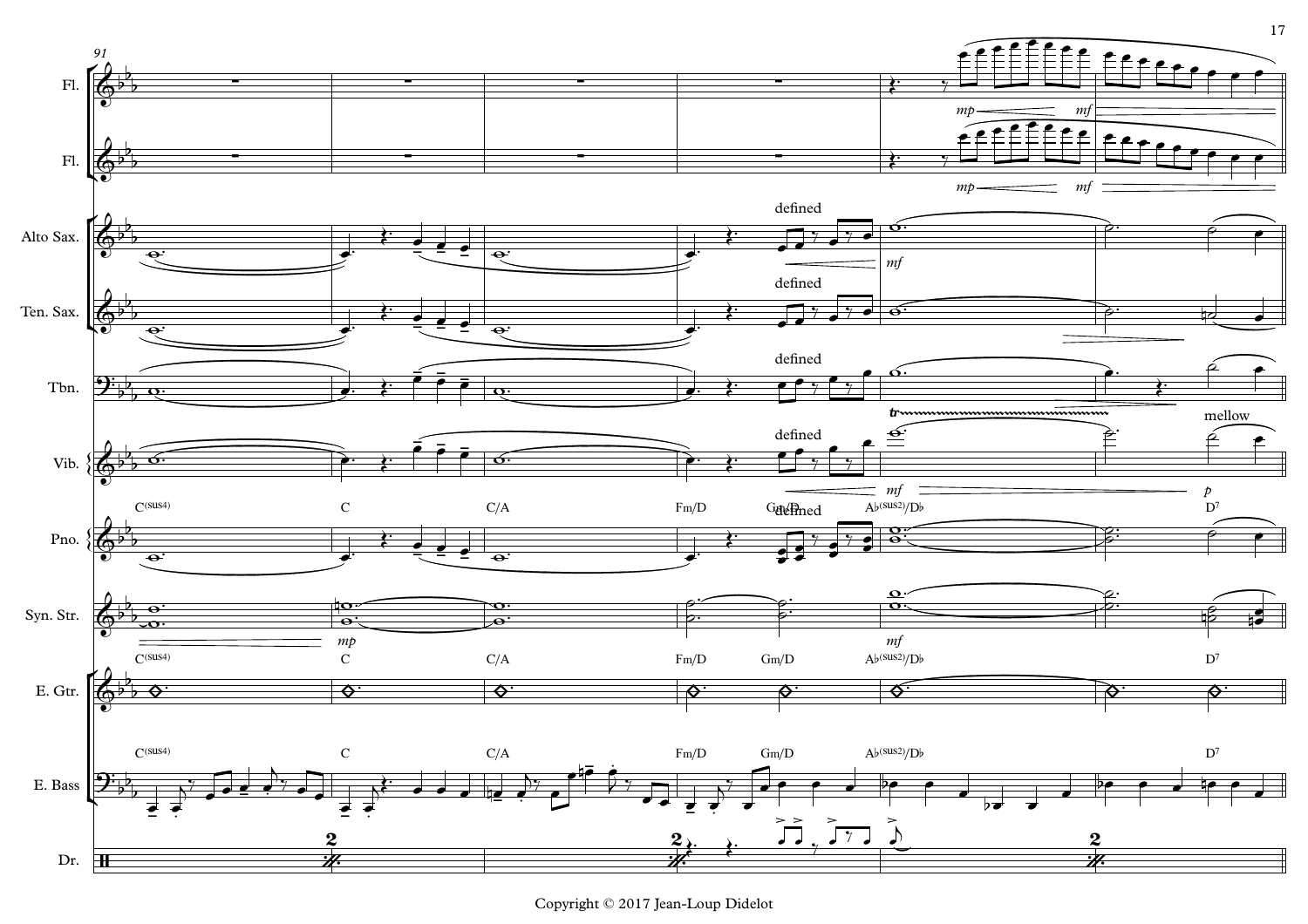![](_page_17_Figure_0.jpeg)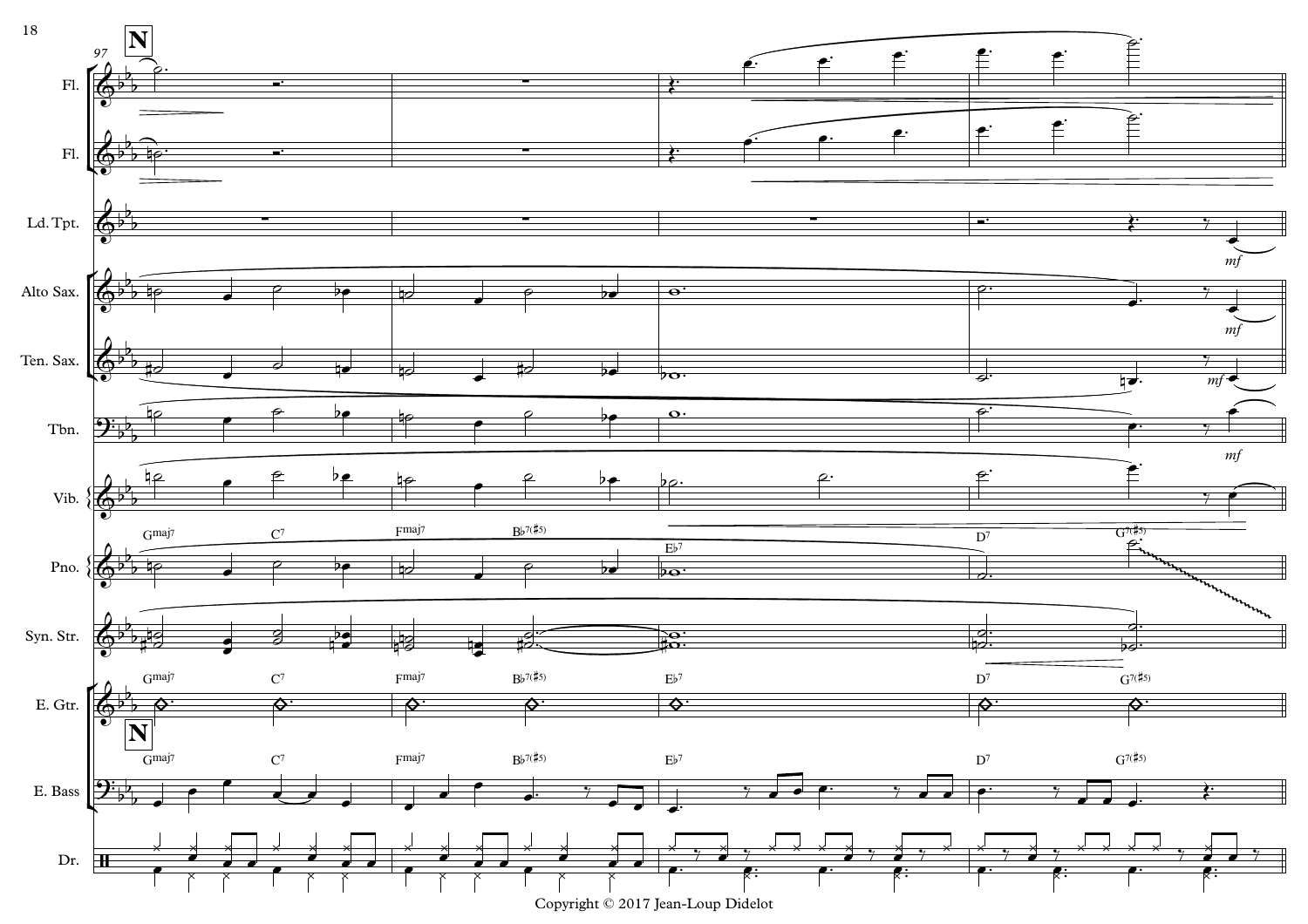![](_page_18_Figure_0.jpeg)